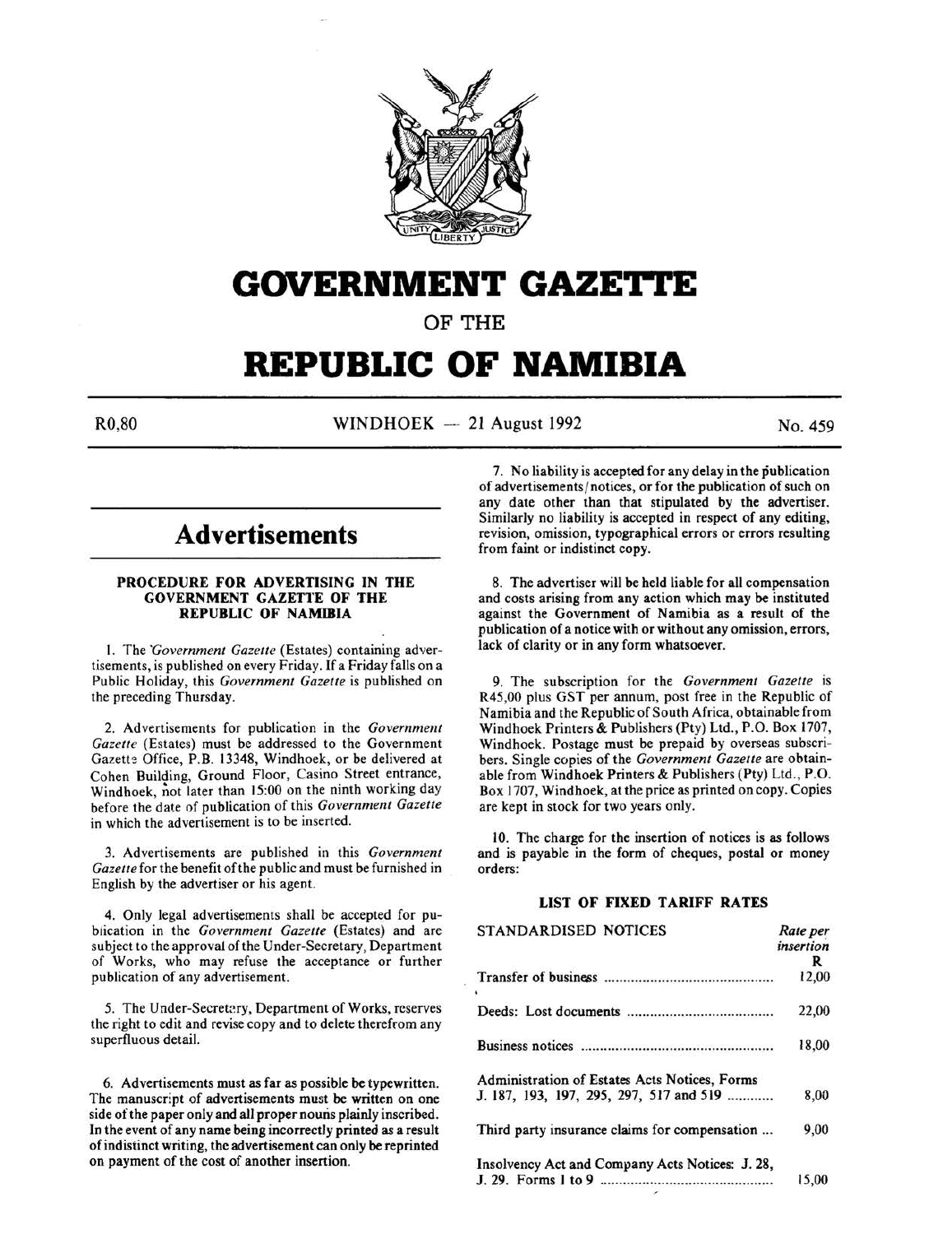15,00

-

| $J.B.$ - Forms 2 and 6 - additional statements<br>according to word count table, added to the basic   |        |                                                                                                                                                                                             |
|-------------------------------------------------------------------------------------------------------|--------|---------------------------------------------------------------------------------------------------------------------------------------------------------------------------------------------|
| traffic.                                                                                              |        | Liquidators' and other appointees' notices                                                                                                                                                  |
| Change of name (two insertions)                                                                       | 108,00 | SALES IN EXECUTION AND OTHER PUBLIC                                                                                                                                                         |
| Naturalisation notices (including a reprint for the                                                   | 8,00   |                                                                                                                                                                                             |
| Unclaimed moneys $-$ only in the <i>Government</i><br>Gazette, closing date 15 January (per entry of  |        | Public auctions, sales and tenders:                                                                                                                                                         |
|                                                                                                       | 3,00   |                                                                                                                                                                                             |
|                                                                                                       | 18,00  | <b>ORDERS OF THE COURT:</b>                                                                                                                                                                 |
|                                                                                                       | 8.00   | Provisional and final liquidations or sequestra-<br>tions                                                                                                                                   |
| <b>NON-STANDARDISED NOTICES</b>                                                                       |        | Reduction or change in capital mergers, offers of                                                                                                                                           |
| Company notices:                                                                                      | R      | Judical managements, curator bonis and similar                                                                                                                                              |
| Short notices: Meetings, resolutions, offers of<br>compromise, conversions of companies, voluntary    |        | Supersession and discharge of petitions (J. 158)                                                                                                                                            |
| windings-up, et.: closing of members' registers<br>for transfer and/or declarations of dividends      | 40,00  | 11. The charge for the insertion of advertisement<br>than the notices mentioned in paragraph 10 is a                                                                                        |
| Declaration of dividends with profit statements,                                                      | 90,00  | of R3,00 per cm double column. (Fractions of a cn<br>calculated as a cm).                                                                                                                   |
| Long notices: Transfers, changes in respect of<br>shares or capital, redemptions, resolutions, volun- | 120,00 | 12. No advertisements shall be inserted unless t<br>is prepaid. Cheques, drafts, postal or money order<br>made payable to the Under-Secretary, Depar<br>Works, Private Bag 13348, Windhoek. |
|                                                                                                       |        |                                                                                                                                                                                             |

|                                                   | 40,00  |
|---------------------------------------------------|--------|
| Liquidators' and other appointees' notices        | 25,00  |
| SALES IN EXECUTION AND OTHER PUBLIC SALES:        |        |
|                                                   | 65,00  |
| Public auctions, sales and tenders:               |        |
|                                                   | 22,00  |
|                                                   | 54,00  |
|                                                   | 82,00  |
| <b>ORDERS OF THE COURT:</b>                       |        |
| Provisional and final liquidations or sequestra-  |        |
| tions                                             | 50,00  |
| Reduction or change in capital mergers, offers of |        |
|                                                   | 120,00 |
| Judical managements, curator bonis and similar    |        |
|                                                   | 120,00 |
| Extension of return date                          | 15.00  |

. The charge for the insertion of advertisements other the notices mentioned in paragraph 10 is at the rate 3,00 per cm double column. (Fractions of a cm must be lated as a cm).

. No advertisements shall be inserted unless the charge epaid. Cheques, drafts, postal or money orders must be e payable to the Under-Secretary, Department of ks, Private Bag 13348, Windhoek.

#### FORM J 187

#### LIQUIDATION AND DISTRIBUTION ACCOUNTS IN DECEASED ESTATES LYING FOR INSPECTION

In terms of section 35(5) of Act 66 of 1965, notice is hereby given that copies of the liquidation and distribution accounts (first and final, *unless otherwise stated)* in the estates specified below will be open for the inspection of all persons interested therein for a period of 21 days (or shorter or longer if *specially stated)* from the date specified or from the date of publication hereof, whichever may be the later, and at the offices of the Master and Magistrates as stated.

Should no objection thereto be lodged with the Master concerned during the specified period, the executors will proceed to make payments in accordance with the accounts.

201/92 MEYER Petrus Johannes, 351209 50 3300 8, Gobabis. Gobabis, Windhoek. First National Trust, P.O. Box 448, Windhoek.

190/92 LANWERS Karola Friederika, 090115 01 0041, Windhoek. Windhoek, Windhoek. First National Trust, P.O. Box 448, Windhoek.

223/92 VAN HEERDEN Johannes Francois, 680526 01 0117, Windhoek. Windhoek, Windhoek. First National Trust, P.O. Box 448, Windhoek.

142/92 NEL Daniel Johannes, 480929 *50* 0200 0, Swakopmund. Swakopmund, Windhoek. First National Trust, P.O. Box 448, Windhoek.

348/91 VAN NIEKERK Daniël (Daniel) Niklaas, 430117 01 0019 4, Gobabis. Supplementary. Gobabis, Windhoek. Standard Bank Namibia Ltd., (Registered Bank), Trustee Branch, P.O. Box 2164, Windhoek.

548/90 BROCKERHOFF Richard, 300209 08 0016 6, Farm Owjossa, Karibib. Anne Hedwig (Hedwich) Brockerhoff (born Orren), 280920 08 0006 0. Karibib, Windhoek. Standard Bank Namibia Ltd., (Registered Bank), Trustee Branch, P.O. Box 2164, Windhoek.

10/92 BOTHA Rudolf Filippus, 411 102 40 1000 152, No. 20 Schweitzer Street, Windhoek. Supplementary. Windhoek, Windhoek. Bank Windhoek Ltd., (Estate and Trust Department), P.O. Box 15, Windhoek.

347 j91 CLOETE Elena Elizabeth (born Barnard), 220531 01 0004 9, No. 12 Atlantic Street, Hentiesbaai. Gideon Petrus Cloete, 161128 01 0004 6. First and Final. 21 Days. Swakopmund, Windhoek. Swanepoel & Kinghorn, P.O. Box 1455, Swakopmund.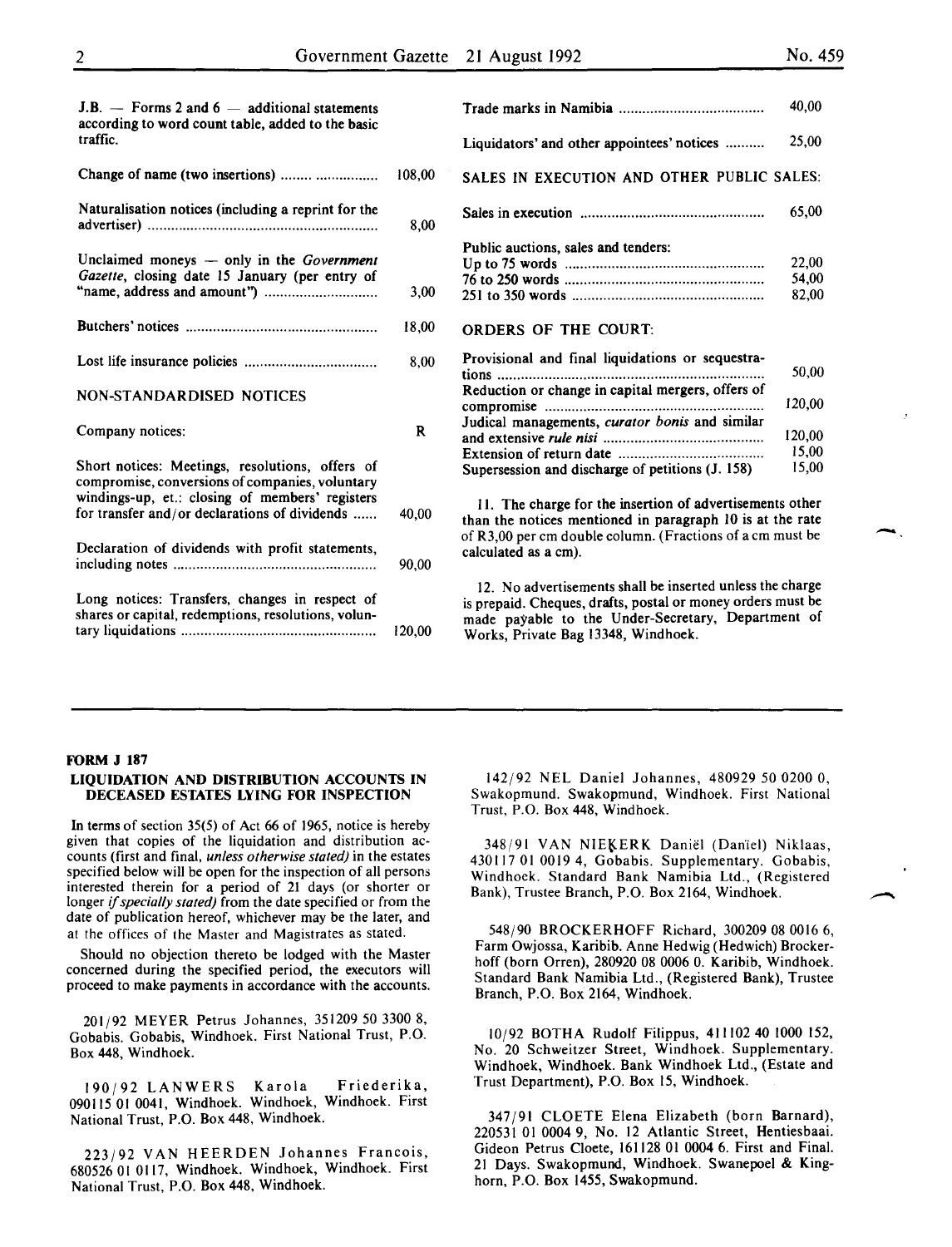304/91 VAN HARTE John Winston Barry, 411016 08 0017, No. 91 De Jager Street, Windhoek. Juliana Georgina van Harte (born Pick). Windhoek, Windhoek. D.R. Gallant, Agent for Executrix Testamentary, P.O. Box 20746, Windhoek.

308/92 SCHICKERLING Uys, 310317 01 0017 6, No. 50 Burg Street, Windhoek. Windhoek. F.M. Oehi-Trust, P.O. Box 133, Windhoek.

#### FORM J 193

--

#### NOTICE TO CREDITORS IN DECEASED ESTATES

All persons having claims against the estates mentioned below are hereby called upon to lodge their claims with the executors concerned, whithin 30 days (or otherwise as indicated) calculated from the date of publication hereof. The information is given in the following order: Estate number, surname and christian names, date of birth, identity number, last address, date of death; surviving spouse's names, surname, date of birth and identity number; name and address of executor or authorised agent, period allowed for lodgement of *claims* if *other than 30 days.* 

334/92 VAN DEN BERG Nicolaas Francois, Windhoek, 8 November 1914, 141108 01 0009 7, No.2 Reuning Street, Klein Windhoek, 4 July 1992. First National Trust, P.O. Box 448, Windhoek.

175/92 JONKER Philo Searle Ethelred, Windhoek, I July 1933, Oranjemund, 2 March 1992. First National Trust, P.O. Box 448, Windhoek.

319/92 TECHNAU Anna, Windhoek, 30 April 1910, 100430 OJ 0004 8, Swakopmund, I June 1992. First National Trust, P.O. Box 448, Windhoek.

338/92 MOUTON Roelof Albertus, Windhoek, 2 October 1959, 591002 08 0017 3, Swakopmund, 3 July 1992. Valerie Mouton. First National Trust, P.O. Box 448, Windhoek.

PRUSA Eduard Michael, Windhoek, 2 August 1951, 510802 50 8910 9, Omaruru, 14 July 1992. Rosmarie Prusa, 17 August 1954, 540817 01 0035 7. Standard Bank Namibia Ltd., (Registered Bank), Trustee Branch, P.O. Box 2164, Windhoek.

GOOSEN Petronella Fransina, Windhoek, 31 October 1919, 191031 01 0002 I, Mariental, 21 July 1992. Standard Bank Namibia Ltd., (Registered Bank), Trustee Branch, P.O. Box 2164, Windhoek.

SCHAFFT Dorothea Augusta, Windhoek, 3 June 1894, 940603 01 0001 4, Windhoek, 5 July 1992. Standard Bank Namibia Ltd., (Registered Bank), Trustee Branch, P.O. Box 2164, Windhoek.

299/92 DELPORT Anna Susanna, Windhoek, I May 1920, 200501 OJ 0002 2, Windhoek, 17 June 1992. Bank Windhoek Ltd., (Estate and Trust Department), P.O. Box 15, Windhoek.

VAN RENSBURG Daniel James, Windhoek, 24 February 1941, 410224 01 0005 0, No. 48 Fanie du Plessis Street, Olympia, 15 July 1992. lsaleen van Rensburg, 23 August 1950, 500823 01 0000 8. Bank Windhoek Ltd., (Estate and Trust Department), P.O. Box 15, Windhoek.

179/92 WILLIAMS Alexander, Windhoek,9July 1953, 530709 08 0022 5, Erf 209, Okaramba Street, Wanaheda, Windhoek, 22 October 1991. Susanna Williams, 14 March 1951. Mr. K. Nieft, cj o Keller & Neuhaus Trust Co. (Pty) Ltd., P.O. Box 156, Windhoek.

366/92 NORMUND Hans Otto, Windhoek, 14January 1910, 100114 OJ 0001 8, Windhoek, 26July 1992. Mr. Klaus Nieft, Executor, cj o Keller & Neuhaus Trust Co. (Pty) Ltd., P.O. Box 156, Windhoek.

377/92 ORREN RagelGetruida, Windhoek, 15January 1920, 200115 99 196, No. 3661 Heide Street, Khomasdal, 31 May 1945. F.M. Oehl-Trust, P.O. Box 133, Windhoek.

37/92 NAUMANN Oskar Walter, 15 April 1917, 170415 01 0008 8, No. 8 Kahn Street, Swakopmund, 25 December 1991. Marie Luise Emilie Klara Naumann (born Reise), 6 March 1926, 260306 01 0007 0. Swanepoel & Kinghorn, P.O. Box 1455, Swakopmund.

#### FORM 4

#### LIQUIDATION ACCOUNTS AND PLANS OF DISTRIBUTION OR CONTRIBUTION IN 3EQUESTRATED ESTATES OR COMPANIES BEING WOUND UP

Pursuant to section 108(2) of the Insolvency Act, 1936, section 136(2) of the Companies Act, 1926, and section 406(3) of the Companies Act, 1973, notice is hereby given that the liquidation account and plans of distribution or contribution in the estates or the companies mentioned below will lie open for inspection by creditors or contributories at the offices of the Master and the Magistrates stated therein, for a period of 14 days, or for such a period as stated therein, from the dates mentioned below or from the date of publication hereof, whichever may be the later date.

Wl8j89 Wisowa (Pty) Ltd. (In Liquidation). Second Liquidation and Distribution Account. For inspection at the Office of the Master of the High Court, Windhoek. U. Griittemeyer, P.O. Box 790, Windhoek.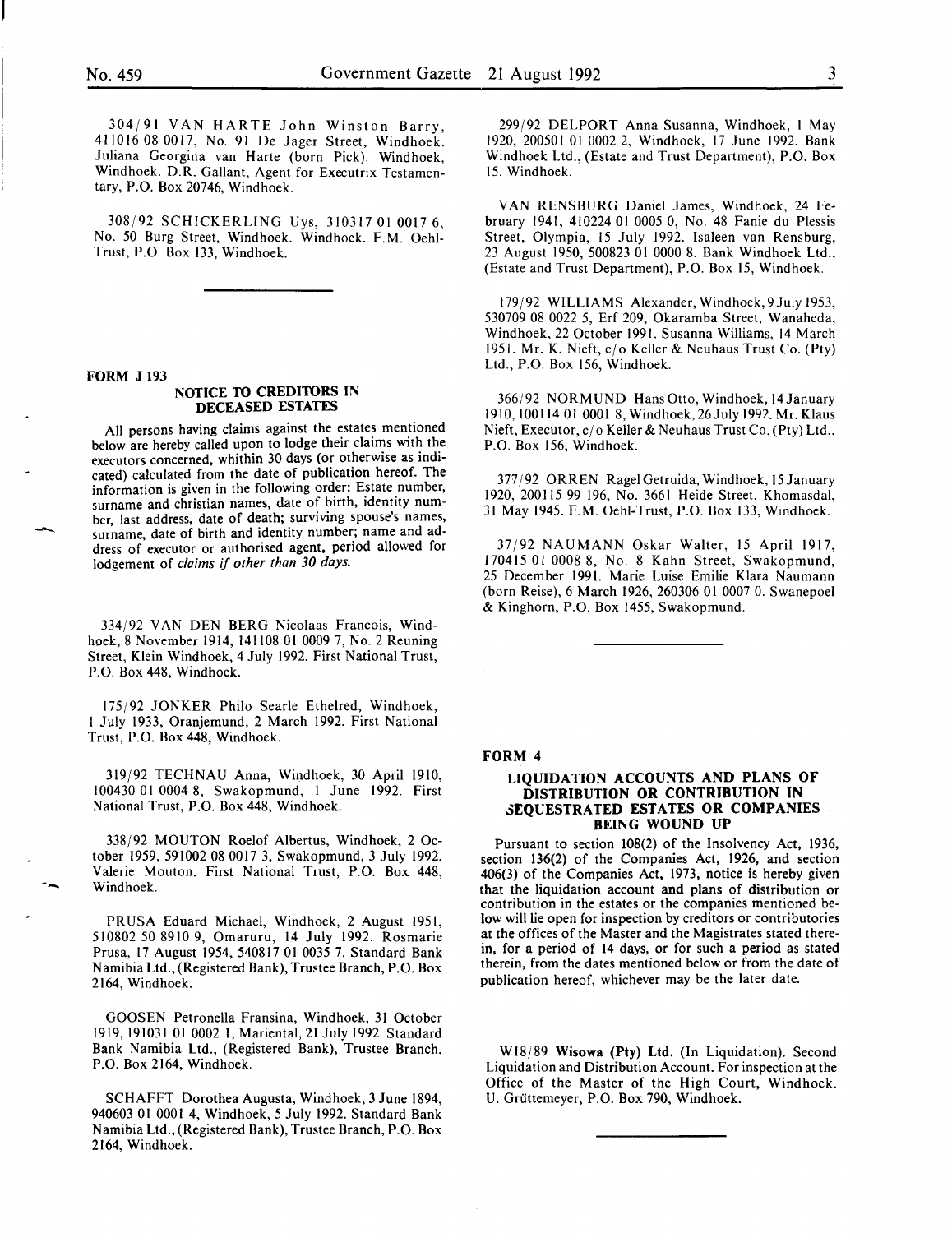#### **NOTICE**

Please take notice that fourteen ( 14) days after publication of this notice, application will be made to the Licensing Court of Otjiwarongo, held at Otjiwarongo, for the transfer of the General Dealer Licences held by ELSA LIANE LANGE who trades under the name of KAUFHAUS BRUMME at Erf 28, Otjiwarongo, to ROLF RUDOLF BEREND LANGE who will also trade under the name KAUFHAUS BRUMME on the same Erf for his own account.

DATED at OTJIWARONGO this 3rd day of August 1992.

(Sgd.) P.W. GREEFF VAN DER WESTHUIZEN & GREEFF Voortrekker Street P.O. Box 47 Otjiwarongo

#### NOTICE

Please take notice that fourteen (14) days after publication of this notice, application will be made to the Licensing Court of Otjiwarongo, held at Otjiwarongo, for the transfer of the General Dealer and Patent Medicine Licences held by MATHEUS HIIKO who trades under the name of MATHEUS HIIKO SHOP on the Farm Okaumbaaha, ·district Damaraland, to GERSON HIIKO who will also trade under the name MATHEUS HIIKO SHOP on the same farm for his own account.

DATED at OTJIWARONGO this 3rd day of August 1992.

(Sgd.) P.W. GREEFF VAN DER WESTHUIZEN & GREEFF Voortrekker Street P.O. Box 47 Otjiwarongo

#### NOTICE OF TRANSFER OF BUSINESS LICENCE

KINDLY take notice that application will be made at the next sitting of the Licensing Court, Gobabis, for the transfer of the General Dealer's Licence held by ELIZABETH RICHTER VAN DER MERWE and who trades as SALON UNIQUE at Erf 7, Gobabis, to ANNA JA-COBA HUMAN who will trade under the name SALON JO-ANN and on the same erf for her own account, from 1st August 1992.

K.S. DANNHAUSER ATTORNEY FOR PARTIES P.O. Box 210 Gobabis

#### NOTICE

Please take notice that fourteen (14) days after publication of this notice, application will be made to the Licensing Court of Otjiwarongo, held at Otjiwar ongo, for the transfer of the General Dealer, Tobacco (Retail), Mineral Water, Fresh Produce, Aerated & Mineral Water, Patent Medicine and Restaurant Licences held by MR. P.F. ENGEL-BRECHT who trades under the name of OTJIWA-RONGO MARKET at Erf 89C, Otjiwarongo, to CHRISTINA SOPHIA ROSSOUW (born Vermeulen) who will also trade under the name OTJIWARONGO MARKET on the same Erf for his own account.

DATED at OTJIWARONGO this 3rd day of August 1992.

(Sgd.) P.W. GREEFF VAN DER WESTHUIZEN & GREEFF Voortrekker Street P.O. Box 47 Otjiwarongo

#### NOTICE OF TRANSFER OF BUSINESS

Take notice that CAROLA JAMES intends to alienate and dispose of the business being conducted by her under the name and style of SALON LOLA at *5* Roon Street, Erf No. 220, Swakopmund, to and in favour of CHAMAINE URSULA SMITH who will carry on the aforesaid business for her own account under the same name on the aforesaid premises and that after publication of this notice the said CHAMAINE URSULA SMITH shall apply to the Magistrate for the district of Swakopmund for the transfer of the trading licences in respect of the aforesaid business into her name.

DATED at SWAKOPMUND this lOth day of August 1992.

AHRENS & CO. ATTORNEYS FOR THE PARTIES P.O. Box 1261 SWAKOPMUND

### NOTICE

-

Please take notice that fourteen (14) days after publication of this notice, application will be made to the Licensing Court of Outjo, held at Outjo, for the transfer of the General Dealer, Tobacco (Retail) and Aerated and Mineral Water Licences held by HENDRIK JOHANNES MARITZ trading under the name of MONTE CARLO DRANK WINKEL on Portion' 2 of Farm Garubib, district Outjo, to HUAB SAFARI RANCHES (PTY) LTD. who will continue to carry on business under the name and style of HUAB LODGE for their own account.

A. DAVIDS & CO. ATTORNEYS FOR APPLICANT P.O. Box II Otjiwarongo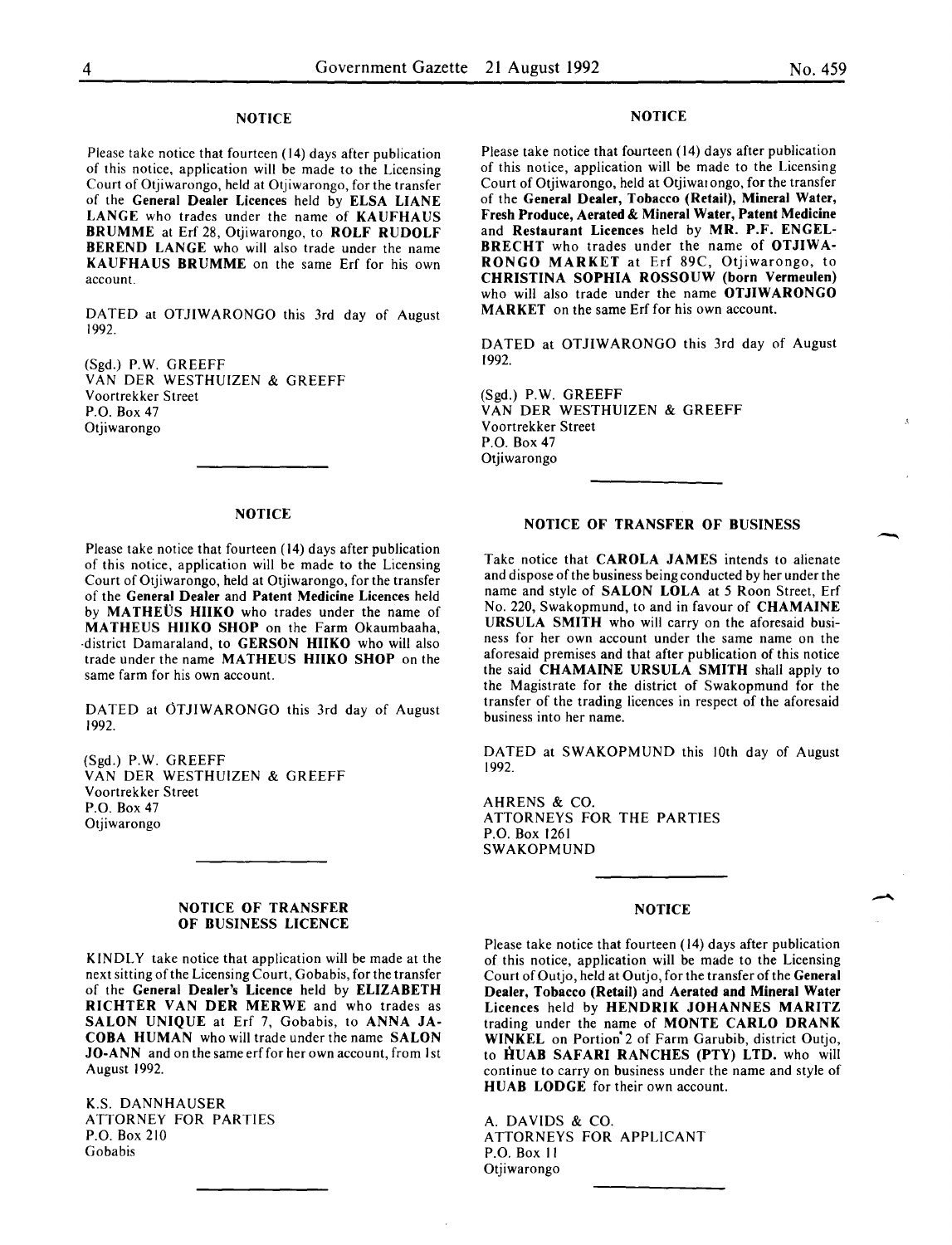--

Take notice that LORRAINE R. HANSEN intends to alienate and dispose of the business being conducted by her under the name and style of DOLPHIN BOTTLE STORE at Erf No. 599, Tamariskia to and in favour of SAMUEL JAFET VICTOR who will carry on the aforesaid business for his own account under the same name on the aforesaid premises and that after publication of this notice, the said SAMUEL JAFET VICTOR shall apply to the Magistrate for the district of Swakopmund for the transfer of the trading licences in respect of the aforesaid business into the name of SILVANUS KATHINDI, his nominee.

DATED at SWAKOPMUND this lOth day of August 1992.

AHRENS & CO. ATTORNEYS FOR THE PARTIES 32 Post Street P.O. Box 1261 Swakopmund

#### NOTICE OF TRANSFER OF BUSINESS

BE PLEASED TO TAKE NOTICE that Application will be made 14 (FOUR TEEN) days after publication of this notice to the Licensing Court at Windhoek for the transfer of a Restaurant, Tobacco and Mineral Water Licence, held by H.G. KRENZ who trades under the name and style of OKAMBIHI RESTAURANT on Portion B of Townlands 31, Windhoek, to FLORIS JOHANNES KOTZE who will continue to carry on trading on the same premises above referred to.

This publication shall also serve as notice being given in terms of Section 46 of the Insolvency Act of 1936.

P.F. KOEP & COMPANY ATTORNEYS FOR APPLICANT 1st Floor, Acme Corner Kasino Street P.O. Box 3516 Windhoek

### NOTICE OF TRANSFER OF BUSINESS

Be pleased to take notice that Application will be made 14 (fourteen) days after publication of this notice to the Licensing Court at Windhoek for the transfer of the General Dealer's, Retail Licence (motor spares, radios and related accessories) held by R.G. ERDMANSKY who trades under the name and style of AIRITE AUTOLUX (PTY) LTD at Erf No. 5434, corner of Peter Muller and Tal Streets, Windhoek to NORBERT RICHARD DAHL-MANN who will trade under the name and style of AIRITE-AUTOLUX at the same premises for his own account.

This publication also serves as notice being given in terms of Section 46 of the Insolvency Act of 1936.

DR. WEDER, KRUGER & HARTMANN ATTORNEYS FOR APPLICANT Nimrod Building Casino Street P.O. Box 964 Windhoek

#### NOTICE OF TRANSFER OF BUSINESS

BE PLEASED TO TAKE NOTICE that application will be made at the next quarterly sitting of the Licensing Court Tsumeb, for the transfer of the General Dealer Hairdresser Trading Licence, held by HESTER MAGRIETA BASSON who traded under the name and style of SALON LORITAS on Erf 29, Tsumeb to DAWID LEON KRIEL who will continue to carry on business for his own account as ROOTS HAIR SPECIALISTS NO. 2 at the same address.

This publication shall also serve as notice being given in terms of Section 34 of the Insolvency Act No. 27 of 1936.

W.J. KRIEL & CO. AGENT FOR APPLICANT Main Street P.O. Box 65 Tsumeb

#### **NOTICE**

Please take notice that fourteen ( 14) days after publication of this notice, application will be made to the Licensing Court of Otjiwarongo, held at Otjiwarongo, for the transfer of the General Dealer, Tobacco (by Retail), Aerated and Mineral Water, Fresh Produce and Patent Medicine Licences held by ANTONIO LOPES who trades under the name of SEPOL RESTAURANT at Erf 64, Otjiwarongo, to DIRK JACOBUS HANEKOM and THEODOR BORSTLAP who will also trade under the name SEPOL RESTAURANT on the same Erf for their own account.

DATED at OTJIWARONGO this 4th day of August 1992.

(Sgd.) P.W. GREEFF VAN DER WESTHUIZEN & GREEFF Voortrekker Street P.O. Box 47 Otjiwarongo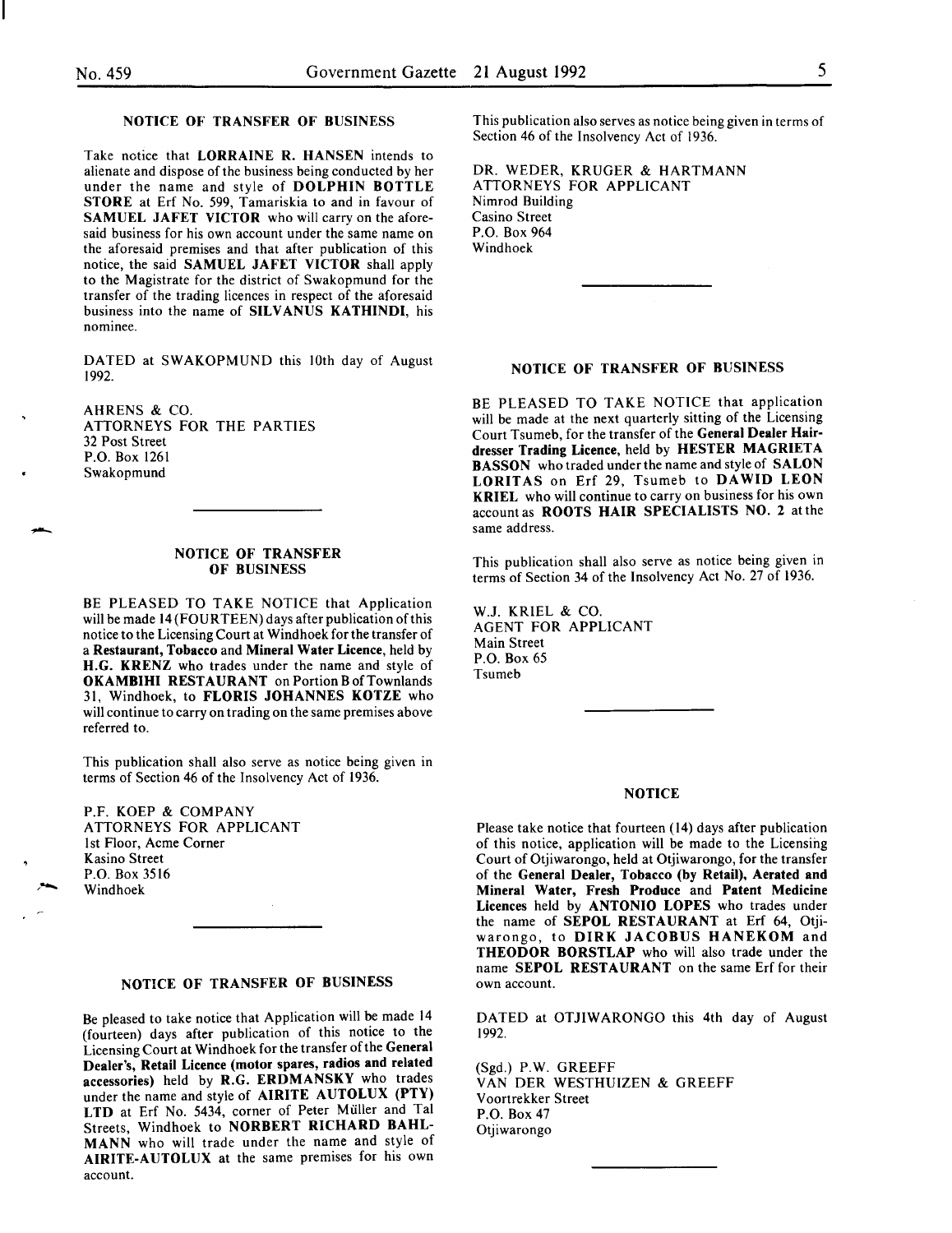#### IN THE MAGISTRATE'S COURT FOR THE DISTRICT OF KEETMANSHOOP

HELD AT KEETMANSHOOP CASE NO.: 167/91

In the matter between:

| FIRST NATIONAL BANK LTD. | Plaintiff |
|--------------------------|-----------|
| and                      |           |
| WILLEM KOOPMAN           | Defendant |

#### SALE IN EXECUTION

Pursuant to an attachment made by virtue of a writ of attachment issued on the 12th June 1991 , a sale will be held on 18 September 1992, at 10:00, at the entrance of the Magistrate's Court of the following property:

| <b>CERTAIN</b>  | Erf No. 270, Krönlein,<br>Keetmanshoop Township;                    |
|-----------------|---------------------------------------------------------------------|
| <b>SITUATED</b> | In the Municipality of Keetmanshoop<br>(Registration Division "T"); |
| MEASURING       | 619 square metres.                                                  |

### CONDITIONS OF SALE

- I. The sale is subject to the terms and conditions of the Magistrate's Court Act No. 32 of 1944, the property being sold "voetstoots" and as it stands and subject to the conditions of the existing Title Deed.
- 2. One-tenth of the purchase price shall be paid immediately after the property is declared to be sold and the balance of the purchase price together with interest thereon at the rate of 20% per annum calculated monthly in advance to be paid against registration of transfer, which shall be given and taken forthwith after the sale.
- 3. The following improvements are on the property (although nothing in this respect is guaranteed):

3-Bedroomed house with outbuildings.

4. The complete Conditions of Sale will be read out at the time of the sale and may be inspected prior thereto at the offices of the Messenger of the Court, Keetmanshoop and at the offices of the First National Bank.

LENTIN, BOTMA & VAN DEN HEEVER PLAINTIFF'S ATTORNEYS SWABS Building Fenchel Street P.O. Box 38 Keetmanshoop

#### IN THE MAGISTRATE'S COURT FOR THE DISTRICT OF KEETMANSHOOP

HELD AT KEETMANSHOOP CASE NO.: 1164/91

In the matter between:

| DR. T.E. VISSER               | Plaintiff |
|-------------------------------|-----------|
| and<br><b>J.J. DIERGAARDT</b> | Defendant |

#### NOTICE OF SALE IN EXECUTION

Pursuant to a Judgement of the above Honourable Court granted on the 24th July 1991, the following movable property will be sold by the Messenger of the Court for the District of Keetmanshoop on Friday, the 28th August 1992. at 10:00, at the Magistrate's Court, Keetmanshoop.

I Nissan "bakkie" 1400 (white), Registration No. N 2615 K.

CONDlTIONS: "Voetstoots". Strictly cash to the highest bidder.

DATED at KEETMANSHOOP on this 31st day of July 1992.

RlSSIK, COX & PROBART ATTORNEYS FOR PLAINTIFF Fifth Avenue P.O. Box 90 Keetmanshoop

#### THE ALIENS ACT, I937 NOTICE OF INTENTION OF CHANGE OF SURNAME

I, ERASTUS TOMAS, residing at House No. 288, Okuruangava, intend applying to the Minister of Home Affairs for authority under section 9 of the Aliens Act, 1937, to assume the surname WEJULU for the reasons that TOMAS is not my surname but is my father's christian name.

I previously bore the names ERASTUS TOMAS.

Any person who objects to my assumption of the said surname of WEJULU should as soon as may be lodge his/her objection, in writing, with a statement of his/her reasons therefor, with the Magistrate of Windhoek.

(Sgd.) E. TOMAS Dated: 29 April 1992.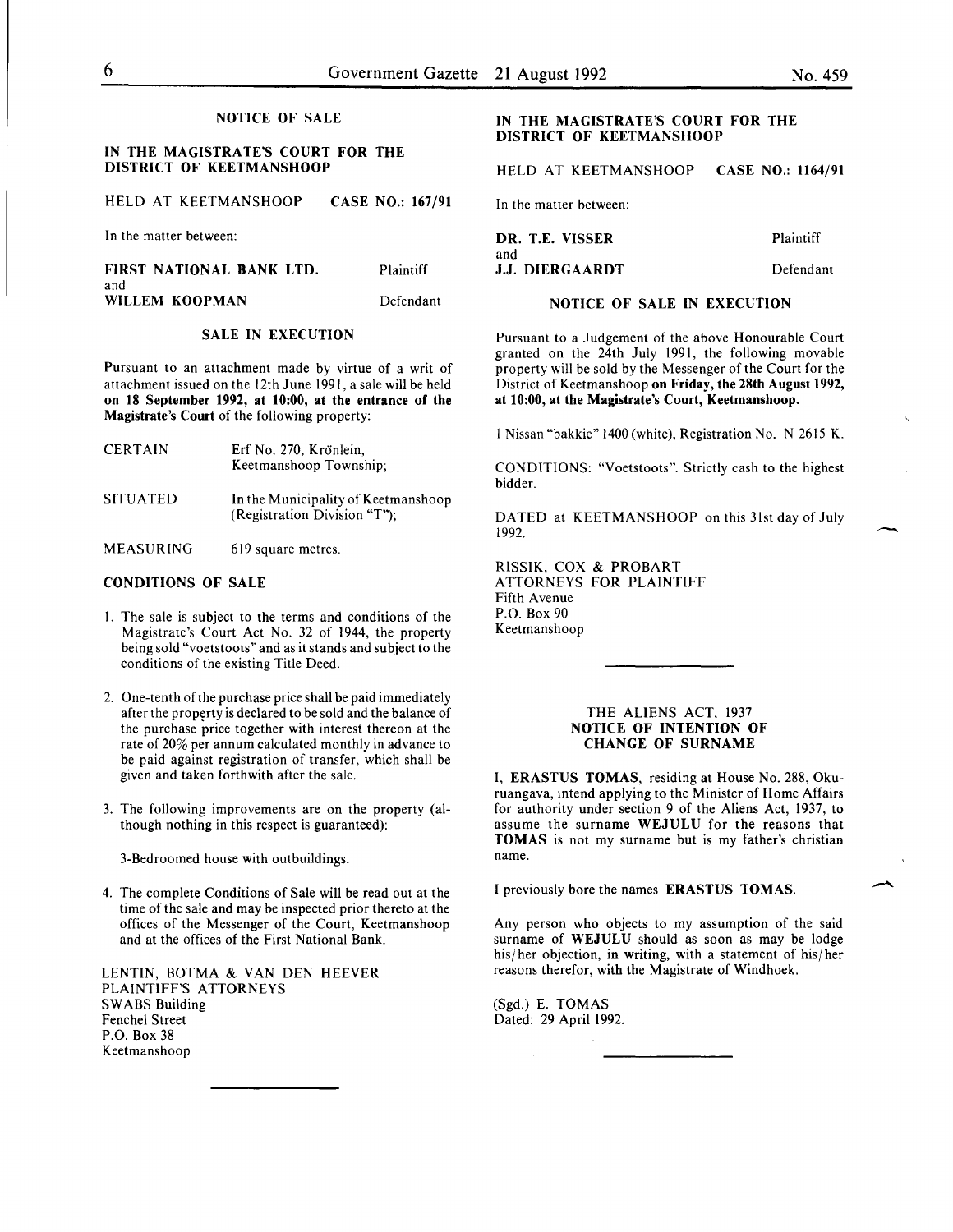#### IN THE HIGH COURT OF NAMIBIA

In the matter between:

| SWA BUILDING SOCIETY     | Plaintiff |
|--------------------------|-----------|
| and                      |           |
| <b>BENEDIKTUS HUMMEL</b> | Defendant |

#### NOTICE OF SALE IN EXECUTION

Pursuant to a Judgement of the above Honourable Court granted on the 17th day of July 1992, the following immovable property will be sold without reserve and "voetstoots" by the Deputy Sheriff of the District of Windhoek on Friday, the 11th day of September 1992, at 09:30, at Erf No. 2170, Jacinth Street, Khomasdal Township, (Extension No. 7), Windhoek.

| <b>CERTAIN</b> | Erf No. 2170, Khomasdal Township, |
|----------------|-----------------------------------|
|                | (Extension No. 7);                |

SITUATE In the Municipality of Windhoek Registration Division "K".

The "Conditions of Sale-in-Execution "will lie for inspection at the office of the Deputy Sheriff at Windhoek and at the Head Office of Plaintiff at Windhoek and Plaintiff's Attorneys, Fisher, Quarmby & Pfeifer, at the undermentioned address.

DATED at WINDHOEK this 7th day of August 1992.

(Sgd.) E.H. PFEIFER FISHER, QUARMBY & PFEIFER ATTORNEYS FOR PLAINTIFF 108 SWABS Building Post Street Windhoek

#### IN THE HIGH COURT OF NAMIBIA

In the matter between:

| <b>SWA BUILDING SOCIETY</b>      | Plaintiff |
|----------------------------------|-----------|
| and<br><b>FRITZ JURGEN GENTZ</b> | Defendant |

#### NOTICE OF SALE IN EXECUTION

Pursuant to a Judgement of the above Honourable Court granted on the 17th day of July 1992, the following immovable property will be sold without reserve and "voetstoots" by the Deputy Sheriff of the District of Windhoek on Friday, the 11th day of September 1992, at 09:00, at Erf No. 3912, (a Portion of the consolidated Erf No. 1646), 199 Pullmann Street, Windhoek Township.

CERTAIN Erf No. 3912, (a Portion of the consolidated Erf No. 1646), Windhoek Township;

SITUATE In the Municipality of Windhoek Registration Division "K ".

The "Conditions of Sale-in-Execution" will lie for inspection at the office of the Deputy Sheriff at Windhoek and at the Head Office of Plaintiff at Windhoek and Plaintiff's Attorneys, Fisher, Quarmby & Pfeifer, at the undermentioned address.

DATED at WINDHOEK this 7th day of August 1992.

(Sgd.) E.H. PFEIFER FISHER, QUARMBY & PFEIFER ATTORNEYS FOR PLAINTIFF 108 SWABS Building Post Street Windhoek

#### IN THE HIGH COURT OF NAMIBIA

In the matter between:

| <b>SWA BUILDING SOCIETY</b> | Plaintiff |
|-----------------------------|-----------|
| and                         |           |
| PENEHAFO HANGULA            | Defendant |

#### NOTICE OF SALE IN EXECUTION

Pursuant to a Judgement of the above Honourable Court granted on the 17th day of July 1992, the following immovable property will be sold without reserve and "voetstoots" by the Deputy Sheriff of the District of Windhoek on Friday, the 11th day of September 1992, at 10:00, at Erf No. 2603, Omongo Street, Wanaheda Township (Extension No. 4), Windhoek.

| <b>CERTAIN</b> | Erf No. 2603, Wanaheda Township, |
|----------------|----------------------------------|
|                | (Extension No. 4);               |
|                |                                  |

SITUATE In the Municipality of Windhoek Registration Division "K".

The "Conditions of Sale-in-Execution" will lie for inspection at the office of the Deputy Sheriff at Windhoek and at the Head Office of Plaintiff at Windhoek and Plaintiff's Attorneys, Fisher, Quarmby & Pfeifer, at the undermentioned address.

DATED at WINDHOEK this 7th day of August 1992.

(Sgd.) E.H. PFEIFER FISHER, QUARMBY & PFEIFER ATTORNEYS FOR PLAINTIFF 108 SWABS Building Post Street Windhoek